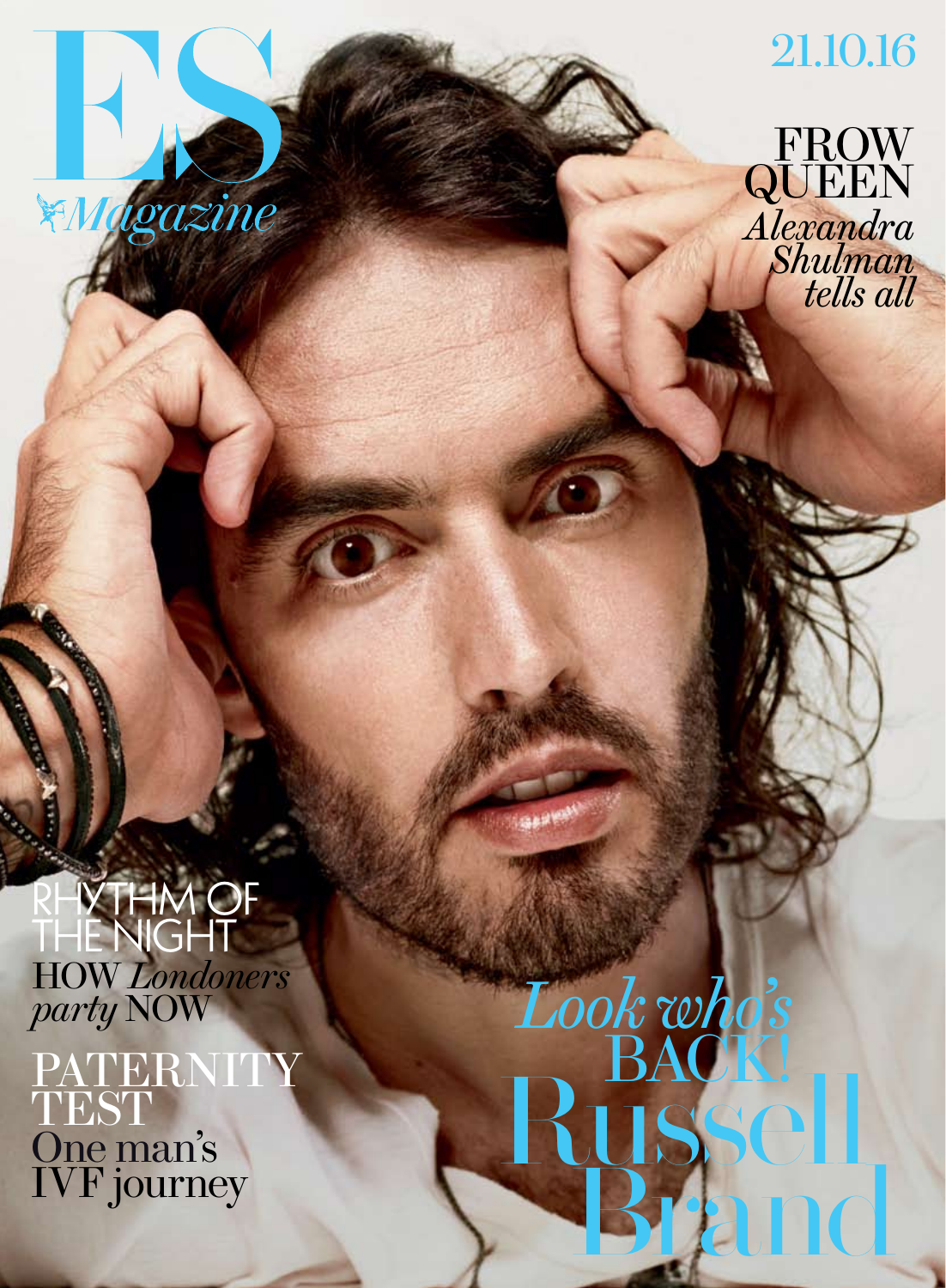illustrations by maya wild

He's the divisive comic who took on the establishment and lost. Now he's studying at SOAS and expecting his first child. *Elaine Lipworth* is granted unprecedented access to the world of Russell Brand...



Studios in Glendale, California, and are supposed to be discussing the 41-year-old comic, actor, and sometime activist's role in the animated blockbuster *Trolls*. But then, perhaps I shouldn't be surprised *—* with Brand, I learn it's best to expect the unexpected. Studios in Glendale, Californ<br>
Studios in Glendale, Californ<br>
discussing the 41-year-old c<br>
activist's role in the animat

o you want a cuddle?' asks Russell Brand, fixing me with his enormous brown eyes, smiling and wrapping his long arms around me. It's certainly an unusual situation in which to find yourself, mid-interview. We are sitting in a sunny office at DreamWorks Animation

The cuddle is intended as an apology. The usually loquacious star has lost his voice. 'I've got a bad cold and can't talk much,' he whispers. Bearded, wearing blackleather trousers and a tie-dyed sweater, this is the first UK interview he's given for 18 months. He's kept a low profile ever since that controversial interview at his London home with former Labour leader Ed Miliband, prior to last year's general election. Brand had urged his 12 million Twitter followers not to vote, called for the dismantling of the political system — or 'revolution' as his 2014 book was called — only, at the 11th hour, to endorse Labour after the deadline for voter registration was up. Blamed by many when the party lost, he stepped back from Twitter and took a break from his hugely popular current affairs-themed YouTube channel, *The Trews*, though he returned last week with an episode on Donald Trump. 'What I was looking at was much too limiting,' he says. 'What I learned is that I was right in the first place; the system will preserve itself. Now I'm focused on what's best for human beings.'

Now Brand — who was expelled from several schools, never took A levels and was asked to leave the Italia Conti stage school for drug use and poor attendance — is now focusing on education and has enrolled at SOAS, London University's School of Oriental and African Studies, to

Russell's *re-brand*

study Religion in Global Politics. 'I am very interested in the role that religion and spirituality will play in the further formulation of world events and how secular societies are held together,' he says. 'The old idea [about politics] is dead and people don't know what's replacing it yet, so I'm spending some time discovering what it is. I'd like to understand what the deep truths are of Islam, Bahá'ísm, Christianity; I want to know more.'

It's not the only change in his life. Together with fiancée Laura Gallacher, 27, sister of TV presenter Kirsty, Brand left London last year and bought a house in Henley-on-Thames. 'It is very calm. I look at the chickens, they hatch some eggs. Basically I'm like a village idiot — just looking at livestock.' The couple are expecting their first child imminently. 'I feel lit up by the idea,' he says.

It's quite a transformation. Brand has a longstanding reputation as a womaniser, having been linked to a string of high-profile women including Kate Moss and Courtney Love. There was also a short-lived marriage to the American pop star Katy Perry, whom he met in 2009 when she filmed a cameo for his film *Get Him to the Greek* and married in 2010 in an extravagant Hindu ceremony in Rajasthan (they divorced the following year with Brand citing irreconcilable differences) and a relationship with Jemima Khan. When I ask what's different now, he complains that journalists 'intuitively try to place the organic experience I am having into an existing, predetermined template'. He throws out a 'typical' example of a headline he says would be misleading, to illustrate his point: '*It all changed for Russell when he met his Laura*'. He says the relationship hasn't changed him his internal transformation has made him 'more available' for a lasting partnership, 'because I am no longer looking to the external world to resolve my problems. If I feel connected spiritually, then I find that I am happy and I am a good boyfriend'.

Still, he says: 'There is constant conflict between the primal drives: the drive to procreate, the drive to survive,